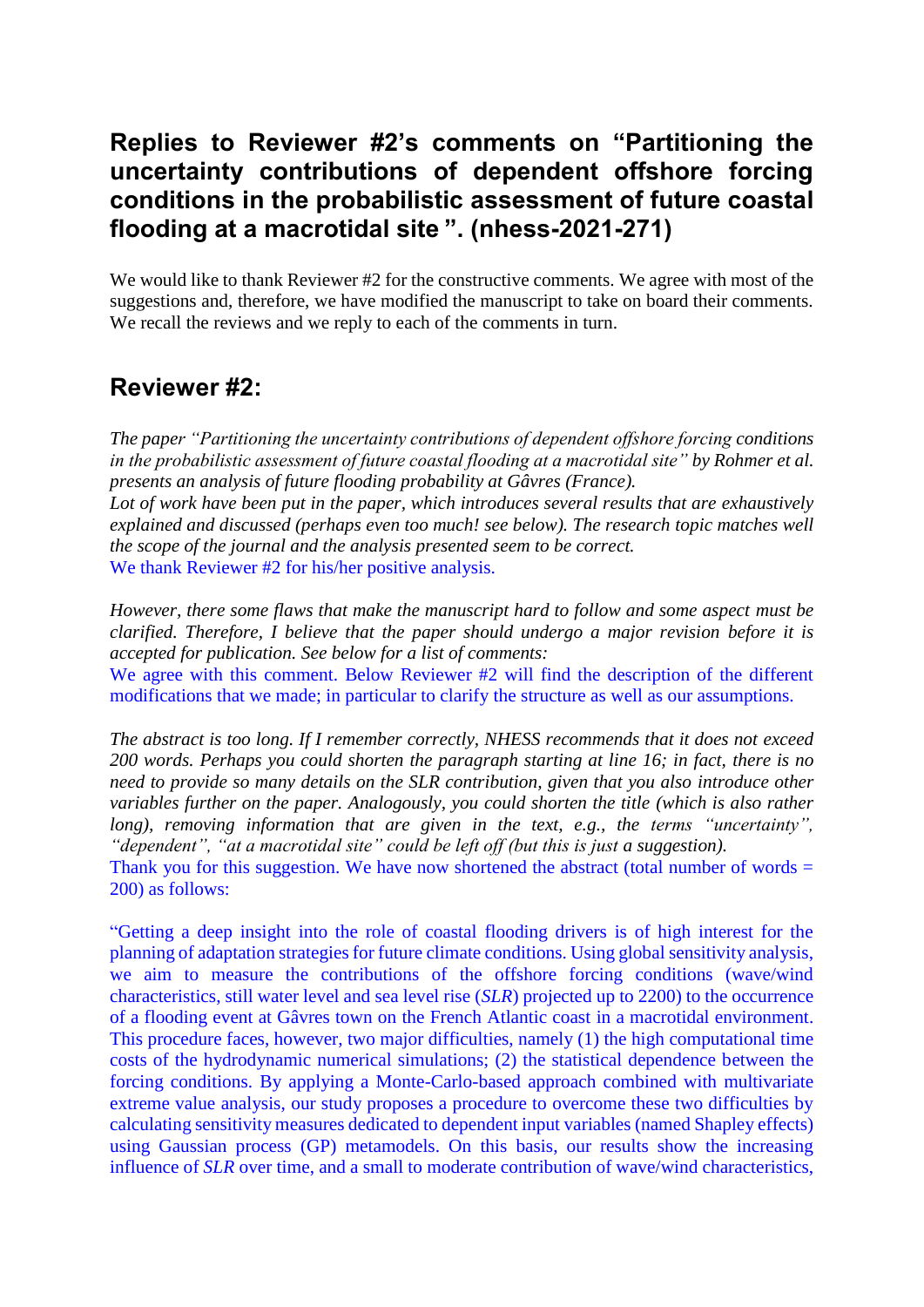or even negligible importance in the very long term. These results were discussed in relation to our modelling choices, in particular the climate change scenario, as well as the uncertainties of the estimation procedure (Monte Carlo sampling and GP error)."

We also propose a new title: "Partitioning the contributions of dependent offshore forcing conditions in the probabilistic assessment of future coastal flooding".

We choose to keep the term "dependent" because we believe that it is one major novelty of our work and we would like to emphasize this aspect.

*Why did you not account for river discharge? Isn't it relevant? You should at least provide some information on the mean discharge and explain why it is not considered in the analysis.* Thank you for this suggestion. The study is focused on the drivers of meteo-oceanic origin that participate to the occurrence of marine flooding. Yet, we acknowledge that other drivers exist and could also play a key role in the compound flooding like river discharge (in particular with the proximity of the Blavet river<sup>1</sup> on the study area) or rainfall. This is now underlined in Sect. 5.2 dedicated to discussing the limitations of our work as follows:

"Regarding the physical drivers of flooding, the analysis was focused on marine flooding by considering the joint effects of wave-wind-sea level, but additional processes are also expected to play a role in driving the compound flooding, like river discharge (in particular with the proximity of the Blavet river<sup>2</sup> on the study area) or rainfall. Including additional drivers is made here feasible by the flexibility of Heffernan and Tawn (2004)'s approach for analysing high dimensional extremes. This was shown in particular by Jane et al. (2020), who also highlighted the value of copula-based approaches, such as Vine copula. An avenue for future research could include the comparison of different approaches for multivariate extreme value analysis, i.e. a type of modelling uncertainty on top of the uncertainties in the parametrization and in the threshold selection of these techniques (e.g. Northrop et al., 2017)".

#### **Added references:**

1

Jane, R.; Cadavid, L.; Obeysekera, J.; and Wahl, T.: Multivariate statistical modelling of the drivers of compound flood events in south Florida. Natural Hazards and Earth System Sciences, 20(10), 2681-2699, 2020.

Northrop, P. J., Attalides, N., & Jonathan, P.: Cross-validatory extreme value threshold selection and uncertainty with application to ocean storm severity. Journal of the Royal Statistical Society: Series C (Applied Statistics), 66(1), 93-120, 2017.

*I believe that Sect. 2 and 3 should be reorganized, as right now it is hard to understand what has been done. The data should be introduced in a dedicated section, introducing the study area and describing the hindcast, current sea level, projected sea levels.*

*Next, the workflow should be detailed in a separated "Method" section, presenting first the hydrodynamic model and its validation (at least introduce appropriate references); next, the GP Metamodel should be described along with the selection of the events used to validate it against the hydrodynamic model. Then you can introduce the steps needed to force the validated GP Metamodel and analyze the results, that is Sect. 3.2 and 3.4. Finally, you could wrap up the section with a summary merged with what is now Sect. 3.5. Please make sure that all the* 

<sup>&</sup>lt;sup>1</sup> See Blavet gauge measurements (in French)[, https://www.vigicrues.gouv.fr/niv3](https://www.vigicrues.gouv.fr/niv3-station.php?CdEntVigiCru=8&CdStationHydro=J571211004&GrdSerie=H&ZoomInitial=3) [station.php?CdEntVigiCru=8&CdStationHydro=J571211004&GrdSerie=H&ZoomInitial=3](https://www.vigicrues.gouv.fr/niv3-station.php?CdEntVigiCru=8&CdStationHydro=J571211004&GrdSerie=H&ZoomInitial=3) <sup>2</sup> See Blavet gauge measurements (in French), [https://www.vigicrues.gouv.fr/niv3-](https://www.vigicrues.gouv.fr/niv3-station.php?CdEntVigiCru=8&CdStationHydro=J571211004&GrdSerie=H&ZoomInitial=3)

[station.php?CdEntVigiCru=8&CdStationHydro=J571211004&GrdSerie=H&ZoomInitial=3](https://www.vigicrues.gouv.fr/niv3-station.php?CdEntVigiCru=8&CdStationHydro=J571211004&GrdSerie=H&ZoomInitial=3)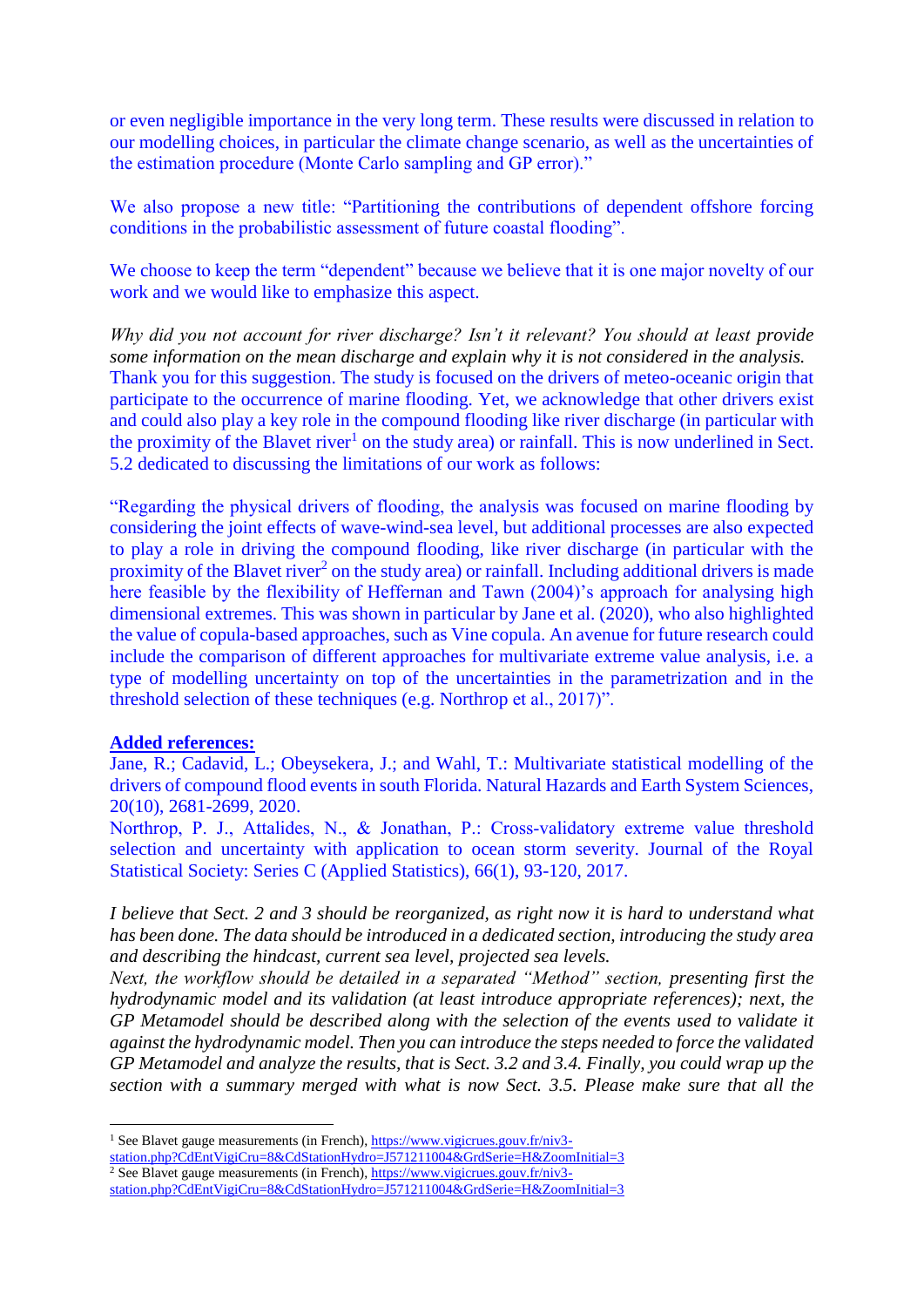*different bootstraps are clearly explained in the Methods section, i.e., the N realizations of the forcing conditions, the B repetitions to compute the Shapley effects, the 20 repetitions to mimic the variability of waves. In the current form of the paper, it is quite hard to understand the methodology.*

Thank you for this suggestion which is in agreement with the comments of the two other reviewers. We have rewritten the methodological section in this sense (by moving any methodological description of Sect. 4 in Sect. 3). In this view, we have also rewritten the data description in Sect 2. Sect. 3.1 has been rewritten to better describe the different steps as well as the links between the sections. Finally, a flowchart (new Figure 5) has been added to clarify the different steps.



**New Figure 5: Flowchart of the procedure. The sections describing the methods/data are indicated in grey next to the boxes.** 

### *Please fix the legend in Fig. 3. Lines of the 90% CI should be dashed if I understand correctly. Also, in panel a) it seems that the upper bound lies outside of the realization ensemble (it cannot be).*

Thank you for noticing this problem. It has been corrected. From Reviewer #2's comment, we understand that there is some confusion in the interpretation of Fig. 4 (old Fig. 3). The percentiles depicted in color in Fig. 4 are actually not calculated from the random samples but they are directly provided by Kopp et al. (2014): this is now better highlighted in the caption and this is also specified in the main text of Sect. 2. Furthermore to avoid any additional confusion, we have increased the number of random samples to better cover the space.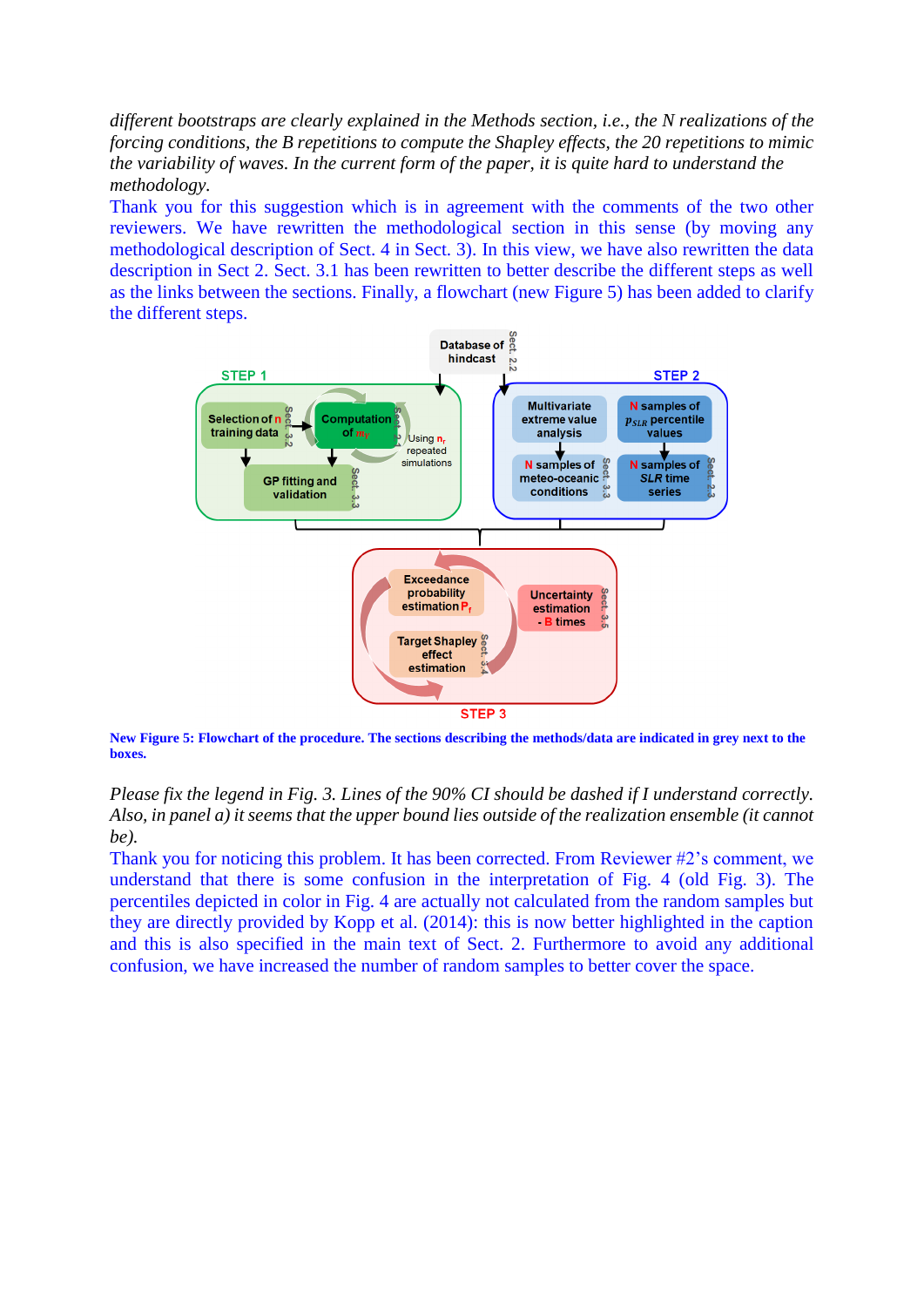

**New Figure 4: Future projection of regional** *SLR* **for 3 different RCP scenarios. The red line indicates the median, and the blue lines indicate the bounds of the 90% confidence interval provided by Kopp et al. (2014). The different black lines correspond to a subset of 75 randomly generated time series using the procedure described in Sect. 3.1.**

*Are you sure the offshore variables are dependent? In other words, is there the need to use a different equation rather than Eq. 5? Looking at the scatter plots of Fig. 4 I cannot appreciate any significant correlation pattern. Please provide some measure of the dependence between the time-series of different forcing.*

We agree with this comment. Indications of the evidence of the strong dependence have been added in Sect. 2.2 when presenting the offshore forcing conditions and in Sect. 4.2 when presenting the randomly generated samples. Full details of this dependence analysis have been provided in Supplementary Materials A. See below.

First, we provide the matrix of pairwise correlation coefficients (considering two types of correlation, i.e. Pearson and Kendall) calculated for the database of hindcasts (Sect. 2.2) used to perform the multivariate extreme value analysis. This clearly shows some dependencies.



**Figure A1. Pairwise correlation coefficients for the offshore forcing conditions (Pearson – left, Kendall - right)**

Second, we provide insights in the extremal dependence, i.e. the dependence when the considered variables take large values. To do so, we focus on the empirical estimates of  $\bar{\chi}$  of summary statistics as defined by Coles et al. (1999) defined as follows:

$$
\overline{\chi} = \lim_{u \to 1} \left( \frac{2\log(P(U > u))}{\log(P(U > u \cap V > u))} - 1 \right) \tag{A1}
$$

where  $U$ ,  $V$  are the two different forcing conditions,  $u$  is the quantile level. This indicator is used to screen locations where extremal dependence between both variables is exhibited: this is indicated where the  $\bar{\chi}$  tends to 1.0 for very large quantile level *u* of both variables. The evaluation of  $\bar{\chi}$  on the hindcast database shows that this remains below 1.0 in the limiting case hence indicating asymptotic independence. In this class of extremal dependence,  $\bar{\chi}$  further provides a measure of the strength of dependence. Table A1 shows that this strength reaches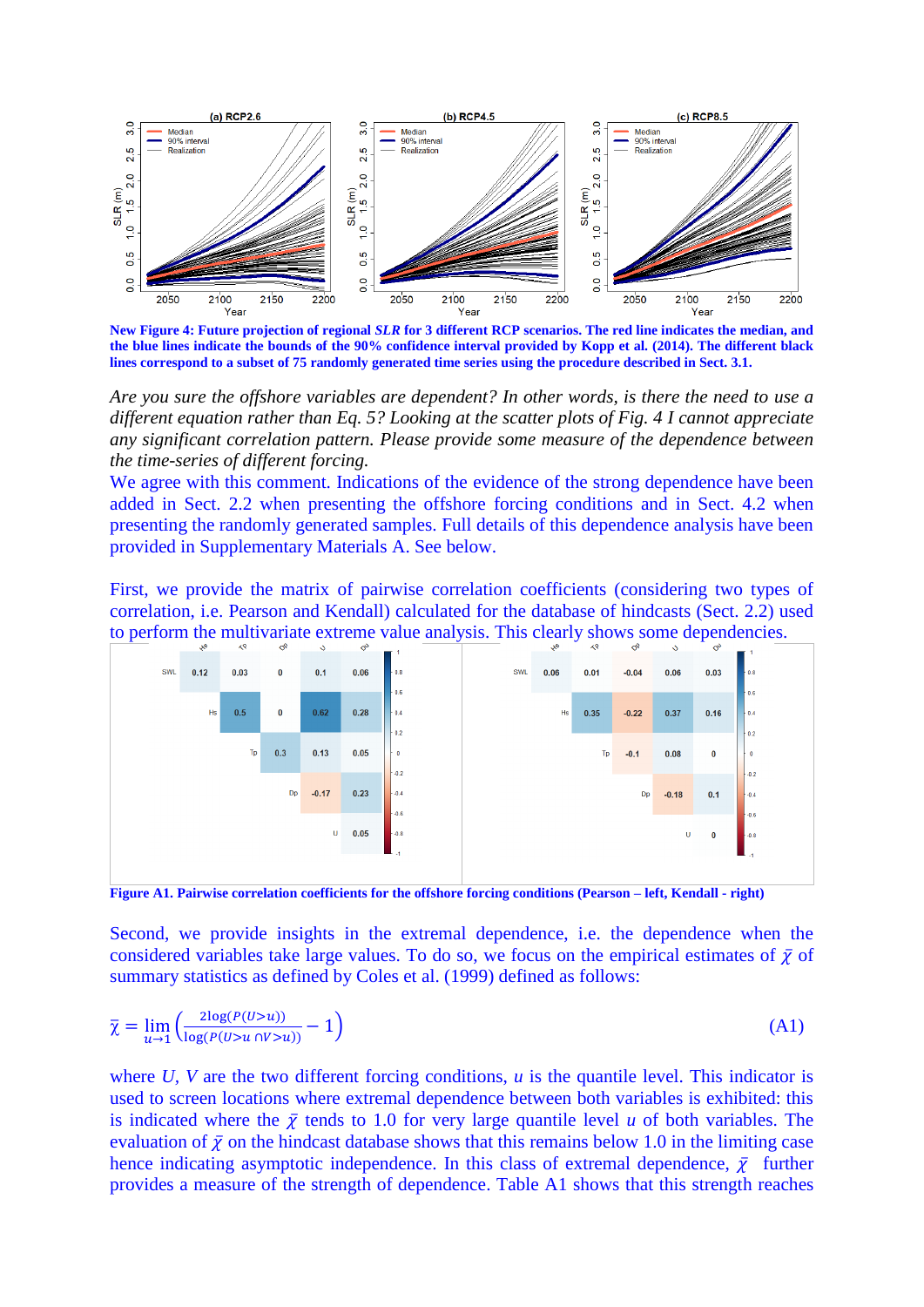non negligible values  $(0)$ . The same analysis was conducted using the randomly generated samples (Table A2) and shows that the extremal dependence is well reproduced. We note that the differences are larger for (*H*s,*U* ) but these can be considered satisfactory given the relatively large width of the confidence intervals (values in brackets).

Table A1.  $\bar{\chi}$  value for the hindcast database. Values in brackets correspond to the bounds of the 95% **confidence interval**

|           | <b>SWL</b>                             | Hs |
|-----------|----------------------------------------|----|
| <b>Hs</b> | 0.28(0.06, 0.50)                       |    |
|           | $0.28(0.06, 0.50)$ 0.46 $(0.20, 0.70)$ |    |

**Table A2.** ̅ **value for the random generated samples. Values in brackets correspond to the bounds of the 95% confidence interval**

|    | <b>SWL</b>                             | Hs |
|----|----------------------------------------|----|
| Hs | 0.35(0.10, 0.60)                       |    |
|    | $0.25(0.03, 0.48)$ 0.70 $(0.40, 1.00)$ |    |

Finally, we analyze in Table A3 in more details the values of the (a,b)-parameters (as defined in Eq. 2) of the dependence model. Note that the values should be read column-wise, which means that the value of the first column corresponds to the (a,b)- parameters when *SWL* is used as the conditional variable in Eq. 2. As discussed by Heffernan and Tawn (2004), their semiparametric model allows to cover different types of extremal dependence with the following general rules:

For  $2 \leq i \leq d$ ,

- When  $a_i=1$  and  $b_i=0$ , the variables  $(X_1, X_i)$  are asymptotically dependent;
- When  $a_i < 1$ , the variables  $(X_1, X_i)$  are asymptotically independent.

In this latter case,

- When  $0 \lt a_j \lt 1$  or  $a_j = 0$  and and  $b_j > 0$ , means positive dependence;
- When  $a_i=b_i=0$ , means near independence.

Table A3 clearly shows a non-negligible positive strength of dependence in the class of asymptotic independence (as indicated by  $0 \le a_{i} \le 1$  and and  $b_{i} \ge 0$ ).

|            | <b>SWL</b>     | Hs             |                |
|------------|----------------|----------------|----------------|
| <b>SWL</b> |                | (0.348, 0.296) | (0.338, 0.352) |
| <b>Hs</b>  | (0.413, 0.327) |                | (0.662, 0.481) |
|            | (0.167, 0.337) | (0.738, 0.359) |                |

**Table A3. (a,b)-parameters of the dependence model.** 

#### **Added reference**

Coles, S., J. Heffernan, J. Tawn: Dependence Measures for Extreme Value Analyses. Extremes 2:4, 339–365, 1999.

*It is unclear to me why and how SWL and SLR contributions are split. Please clarify how you group the contributions of water levels between the two effects in the Methods section.*

This is now clarified in Sect. 2 as follows: "The analysis is conducted for future climate conditions by considering future still water level as  $SWL_f(t) = SLR^{RCP}(t) + SWL$  where  $SLR^{RCP}(t)$  is the value of sea level change in the future (relative to a given reference date) for